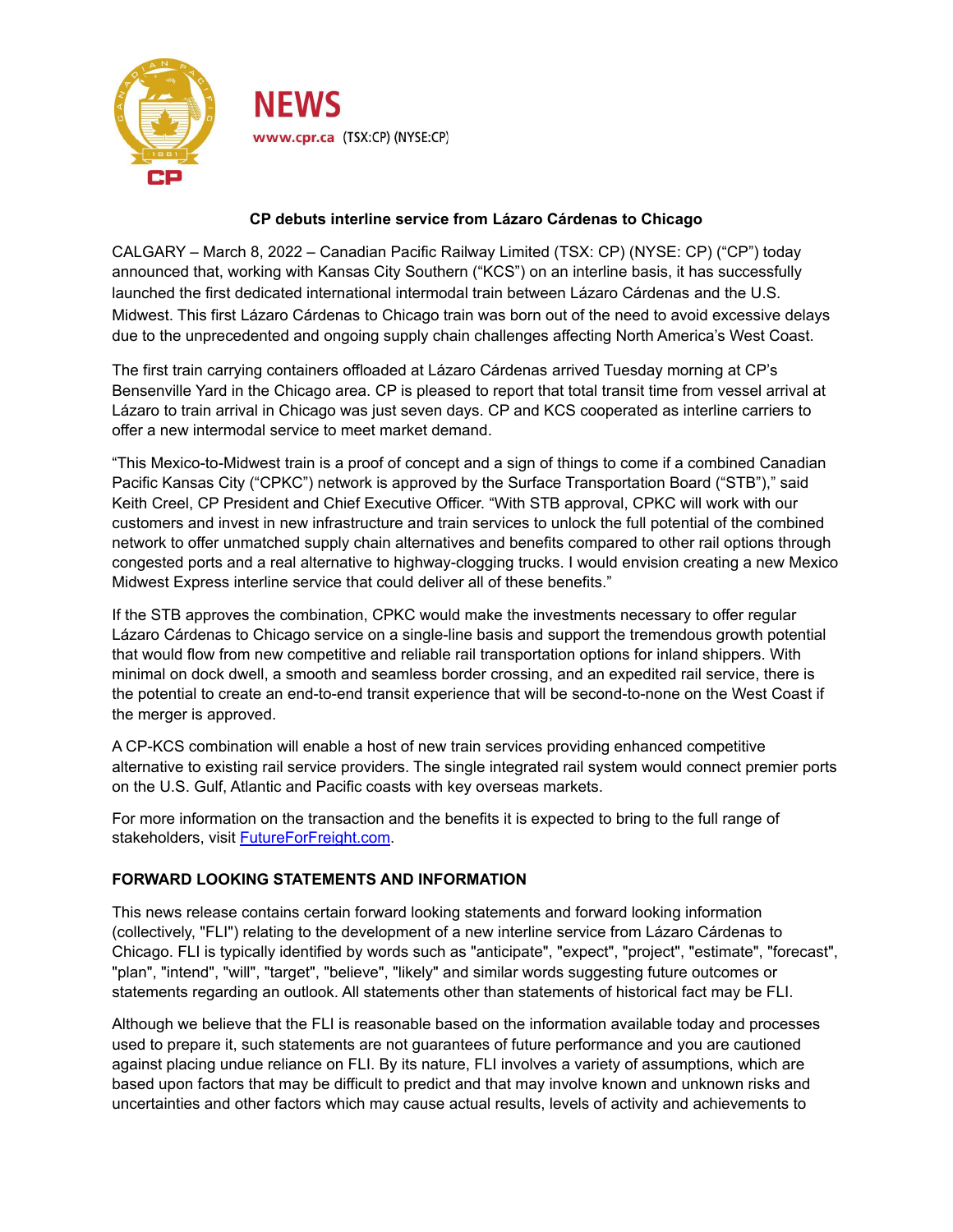

differ materially from those expressed or implied by these FLI, including, but not limited to, the following: the realization of anticipated benefits and synergies of the CP-KCS transaction and the timing thereof; the success of integration plans; the focus of management time and attention on the CP-KCS transaction and other disruptions arising from the CP-KCS transaction; changes in business strategy and strategic opportunities; estimated future dividends; financial strength and flexibility; debt and equity market conditions, including the ability to access capital markets on favourable terms or at all; cost of debt and equity capital; the ability of management of CP, its subsidiaries and affiliates to execute key priorities, including those in connection with the CP-KCS transaction; general Canadian, U.S., Mexican and global social, economic, political, credit and business conditions; risks associated with agricultural production such as weather conditions and insect populations; the availability and price of energy commodities; the effects of competition and pricing pressures, including competition from other rail carriers, trucking companies and maritime shippers in Canada, the U.S. and Mexico; North American and global economic growth; industry capacity; shifts in market demand; changes in commodity prices and commodity demand; uncertainty surrounding timing and volumes of commodities being shipped; inflation; geopolitical instability; changes in laws, regulations and government policies, including regulation of rates; changes in taxes and tax rates; potential increases in maintenance and operating costs; changes in fuel prices; disruption in fuel supplies; uncertainties of investigations, proceedings or other types of claims and litigation; compliance with environmental regulations; labour disputes; changes in labour costs and labour difficulties; risks and liabilities arising from derailments; transportation of dangerous goods; timing of completion of capital and maintenance projects; sufficiency of budgeted capital expenditures in carrying out business plans; services and infrastructure; the satisfaction by third parties of their obligations; currency and interest rate fluctuations; exchange rates; effects of changes in market conditions and discount rates on the financial position of pension plans and investments; trade restrictions or other changes to international trade arrangements; the effects of current and future multinational trade agreements on the level of trade among Canada, the U.S. and Mexico; climate change and the market and regulatory responses to climate change; ability to achieve commitments and aspirations relating to reducing greenhouse gas emissions and other climate-related objectives; anticipated in-service dates; success of hedging activities; operational performance and reliability; customer, regulatory and other stakeholder approvals and support; regulatory and legislative decisions and actions; the adverse impact of any termination or revocation by the Mexican government of Kansas City Southern de Mexico, S.A. de C.V.'s Concession; public opinion; various events that could disrupt operations, including severe weather events, such as droughts, floods, avalanches and earthquakes, and cybersecurity attacks, as well as security threats and governmental response to them, and technological changes; acts of terrorism, war or other acts of violence or crime or risk of such activities; insurance coverage limitations; material adverse changes in economic and industry conditions, including the availability of short and long-term financing; and the pandemic created by the outbreak of COVID-19 and its variants, and resulting effects on economic conditions, the demand environment for logistics requirements and energy prices, restrictions imposed by public health authorities or governments, fiscal and monetary policy responses by governments and financial institutions, and disruptions to global supply chains.

We caution that the foregoing list of factors is not exhaustive and is made as of the date hereof. Reference should be made to "Risk Factors" and "Management's Discussion and Analysis of Financial Condition and Results of Operations—Forward Looking Statements" in CP's annual and interim reports on Form 10-K and 10-Q. Due to the interdependencies and correlation of these factors, as well as other factors, the impact of any one assumption, risk or uncertainty on FLI cannot be determined with certainty.